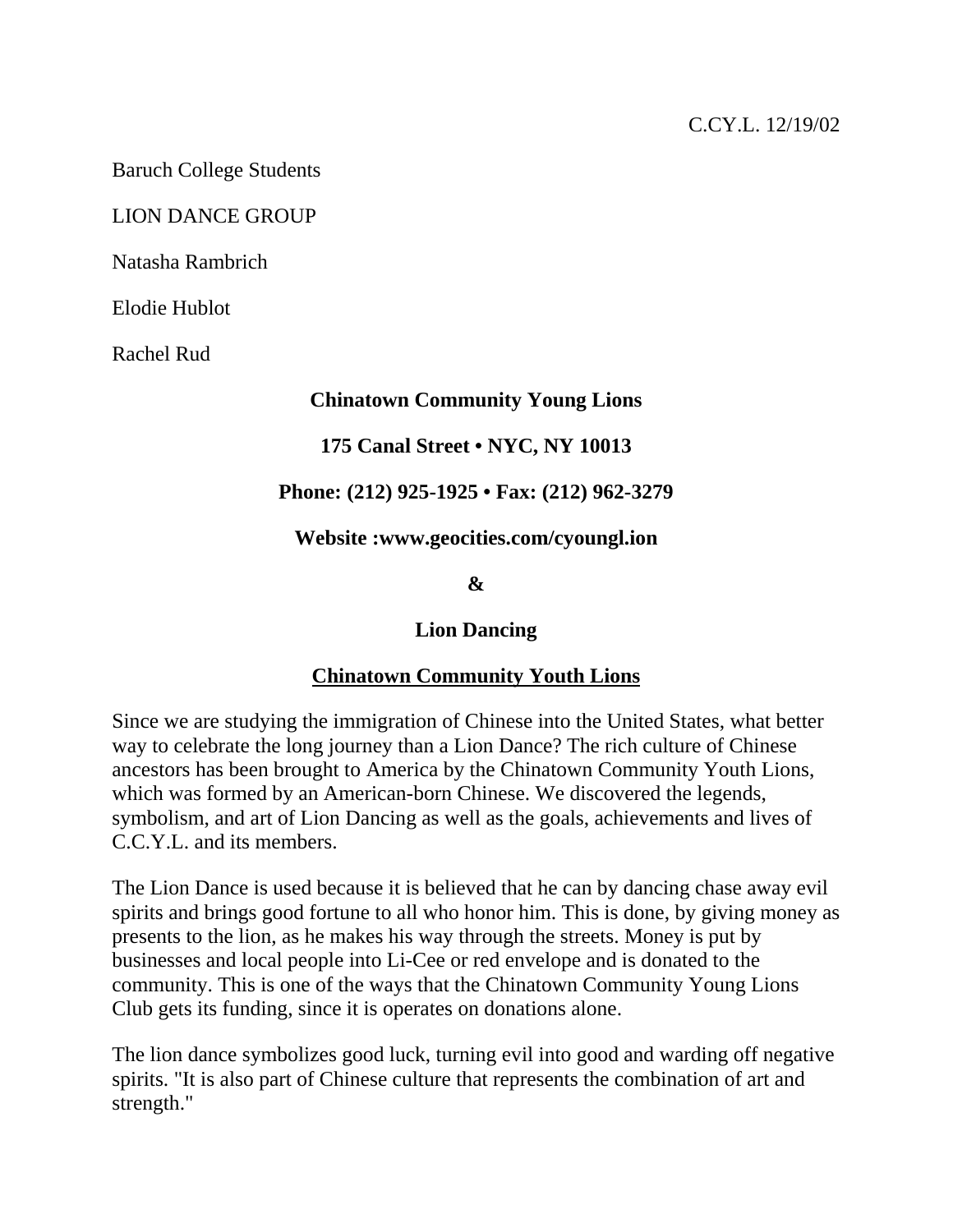The firecrackers, a religious ritual, play an important role in the Lion Dance. It is the noise of the firecrackers along with that of the music and the fierceness of the lion that supposedly scarce the evil spirits away. Firecrackers exploded, chasing any lingering spirits of bad luck from the room. It was time for the lions' debut: their first-ever public dance. The firecrackers extend the length of the lucky dances because the lions must perform until the last explosion.

The importance of the symbol of fire can be seen in that it is visible not only in the firecrackers, but is also painted onto the lion's head and the other equipment.

The smoke from the firecrackers is related to the smoke of incense, many religions make use of incense, because the smoke drifts up into heaven along with the believer's prayers, hopes etc. The Chinese do not have to clean up the mess from the firecrackers, as the red paper spreads, so will the luck.

In 1997, New York City's mayor Giuliani banned firecrackers for the Chinese New Year without any understanding of their ritual necessity. Since then, controversy has erupted on how to revive interest in the Lion Dance, which have lost popularity since the ban. Valerie Tom explains that in China the New Year's Day celebrations are more festive and lively with the firecrackers. Meanwhile in New York, a part of Chinese culture has been banned. Valerie compares the firecracker to a candle, "It's like going to church and lighting a candle, or going to a party without any music, how would you like that?"

According to ancient Chinese legends the New Year's Lion Dance came about by the taunting of a ferocious lion-like monster called Nian. The monster was given this name because it means "year" and it appeared annually on New Year's Day. The villagers were scared of Nian because it ate human beings. Hence, people were afraid to come out of their homes for the celebrations. Desperate, the villagers asked God for help. God answered their prayers by instructing them to hang a head of lettuce soaked in a special potion above their front doors and to have firecrackers ready. Nian was attracted by the scent of lettuce and came into the village, but was disappointed to see no people to eat. Hungry, Nian began chomping on the lettuce. Suddenly people ran out from their homes and threw firecrackers at Nian while making loud noises with gongs and drums. After this ordeal, Nian felt sick and threw up the lettuce it ate. Nian then transformed into a caring and kind creature and was appointed by God to be a protector for the people. This was the beginning of Lion Dancing on New Year's Day.

Chinatown Community Young Lions has three locations one on 19 Mott Street, is their main office, another on 70 Mulberry Street, where the classes are held, and the third, where Natasha interviewed Valerie, at 175 Canal Street. They are all centrally located in New York's Chinatown, which gives them a great push forward in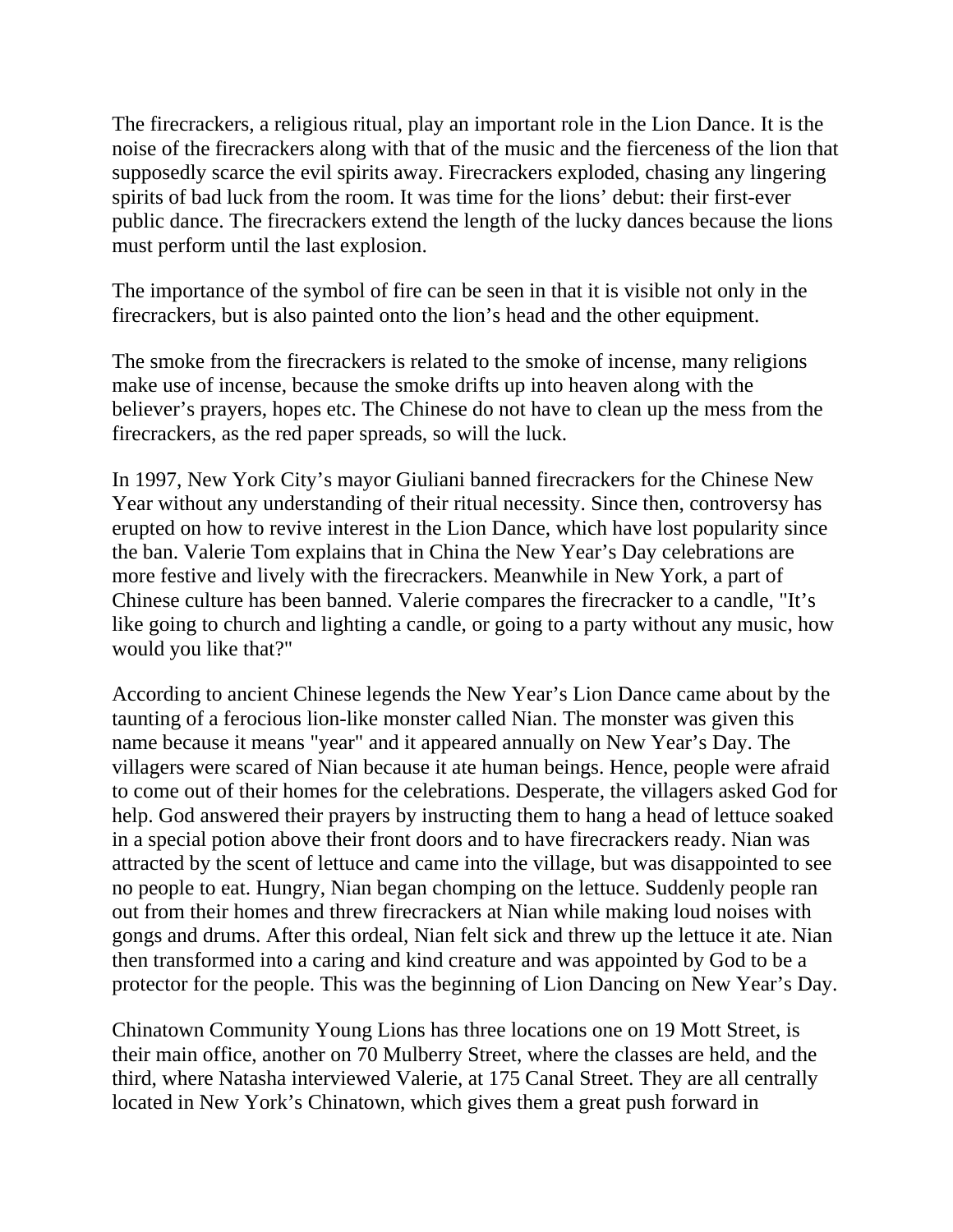attracting Chinese youths to their excellent program. C.C.Y.L. is a nonprofit organization, which strives to achieve their mission to "…offer and assist any youth a place of belonging. Teaching them performing arts, cultural history, educational assistance, and the trial of growing up." (website)

They achieve this goal by providing a very diversified program to youths from the ages of six to seventeen years old. C.C.Y.L offers activities such as sports, counseling, field trips, arts and crafts, music appreciation, Asian dancing, summer jobs, and of course lion dancing (Website) . It is phenomenal that they have been in business for thirty years while providing so many activities, especially since they depend on community contributions for survival. They have never been sponsored by any City, State or Federal agencies. This says a lot about C.C.Y.L. It translates to a dedicated staff, purely made up of volunteers, of college students and parents. It also signifies the unity and support of the Chinese community when it comes to imparting culture and tradition to the youths of today.

Through the hard work of its founders and members, C.C.Y.L. has grown from nine members to three hundred active members, while two thousand members have passed through their doors (Website).

There are no membership fees charged nor are there any fees to join the organization. Therefore, all of C.C.Y.L.'s funds come from performing at special events and lion dancing on New Year's Day. They have a comprehensive list of celebrities they performed for, such as Cardinal John O'Connor, Former Governor Mario Cuomo, Cardinal Edward Egan, David Letterman, Reading Rainbow and the New York Knicks just to name a few. They have also been acknowledged for performing for the United States Department of Justice, Board of Education and was given honorable mention in the May 31 2001 (No.3259) China Press newspaper.

Due to the affects of September 11, 2001, C.C.Y.L. has unfortunately seen difficult times. They were located only thirteen blocks away from the Twin Towers so the National Guards evacuated that part of the city. According to Valerie, equipment, supplies, and air quality damages were suffered. Classroom had to be cleaned and aired out. Performances, the bread and butter of the organization, were consequently canceled. However, they are currently picking up the pieces slowly. Chinatown Community Young Lions now boasts members from all over the Tn-State area and Staten Island. The increase in interest for a rich cultural Chinese program has forced them to expand their curriculum to satisfy this demand.

# **Interview with Valerie Tom**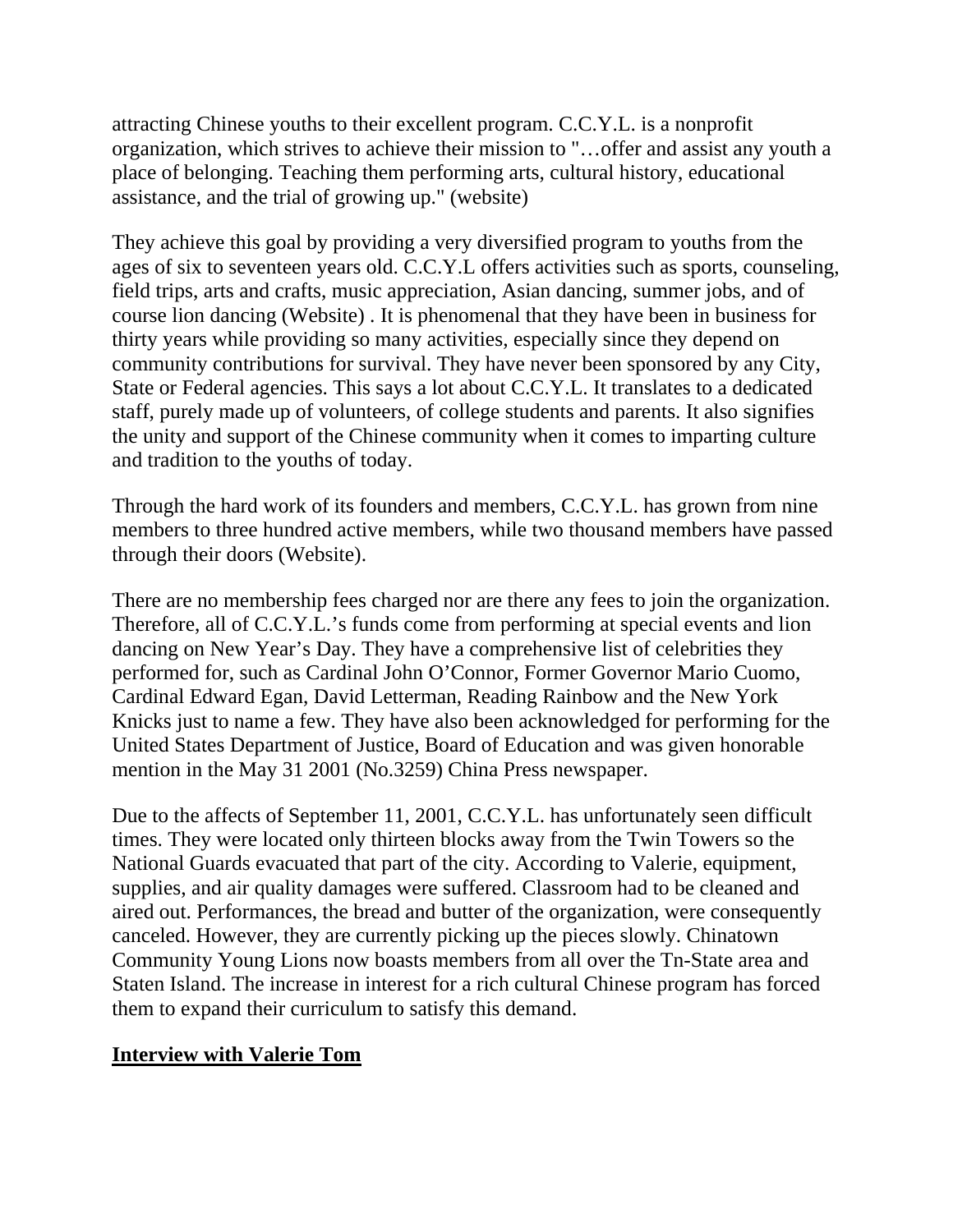In an interview with Valerie on November 13th 2002, Natasha managed to discover the cause behind this culturally committed organization, Valerie Tom. Her great grandfather emigrated from Canton, China by ship to Chinatown, New York, about a hundred years ago. Valerie recalls that he tried three times, but was caught and deported all three times. On the fourth attempt, he succeeded by status of businessman. This journey, about seventy years later, set the scene for the foundation of Community Chinatown Young Lions. Valerie noticed that "other than Chinese food, there was no culture" experienced by American-born Chinese. Generation by generation, she realized her heritage was pining away. She understands little Cantonese, but cannot speak the language or write its calligraphy. She saw the need for preservation of tradition and culture for children in the community, as well as her own children, Brandon and Brian Tom.

## **Interview with Brian Tom**

Elodie interviewed Brian Tom, the oldest son of Valerie Tom and the one why the organization was founded. He told her that he always wanted to perform the Lion Dance and plays the drums. He started out using a cardboard box for a lion head and banged on tin pots for the drum with pot lids for symbols. In retrospect he told her that he was very fortunate to have two very supportive parents who were willing to indulge in their son's interest. The Lion Dance has had a profound and positive effect on him. It gave him a focus and a sense on belonging to the community. It was a positive distraction from the same thing that plague many urban city neighborhoods, drugs, alcohol and gangs.

The Lion Dance is a form of art and expression with rudimentary dance steps based on martial arts. At that time, "The dance" had been one of the few recognizable demonstrations of Chinese culture. This is before Bruce Lee and Jackie Chan created the whole wave of interest in Chinese Martial Arts. According to a newspaper article written in The Villager, by Lionelle Hamanaka on February 1997, the lion dance costumes cover two dancers, one at the head, which weighs twenty-five pounds, and a second (person) who manipulates the body and the tail.

Growing up in Chinatown at the time 60's and early 70's and being and Americanborn Chinese (ABC), it was not very easy to join in with the more established Chinese Association during the New Year celebrations. There were not many associations that actually performed the Lion Dance during the Chinese New Year. He thinks there were about 5 Lion groups. Of the 5, only one still performs the Lion Dance today. He would attribute that to the non-easy entry points for ABC. In fairness, he thinks there were two attributing factors. The first being the cultural differences. The ABC has more western or modern point of reference. The other is the language barrier. One of the fundamental principals that the Chinatown Community Young Lions embody is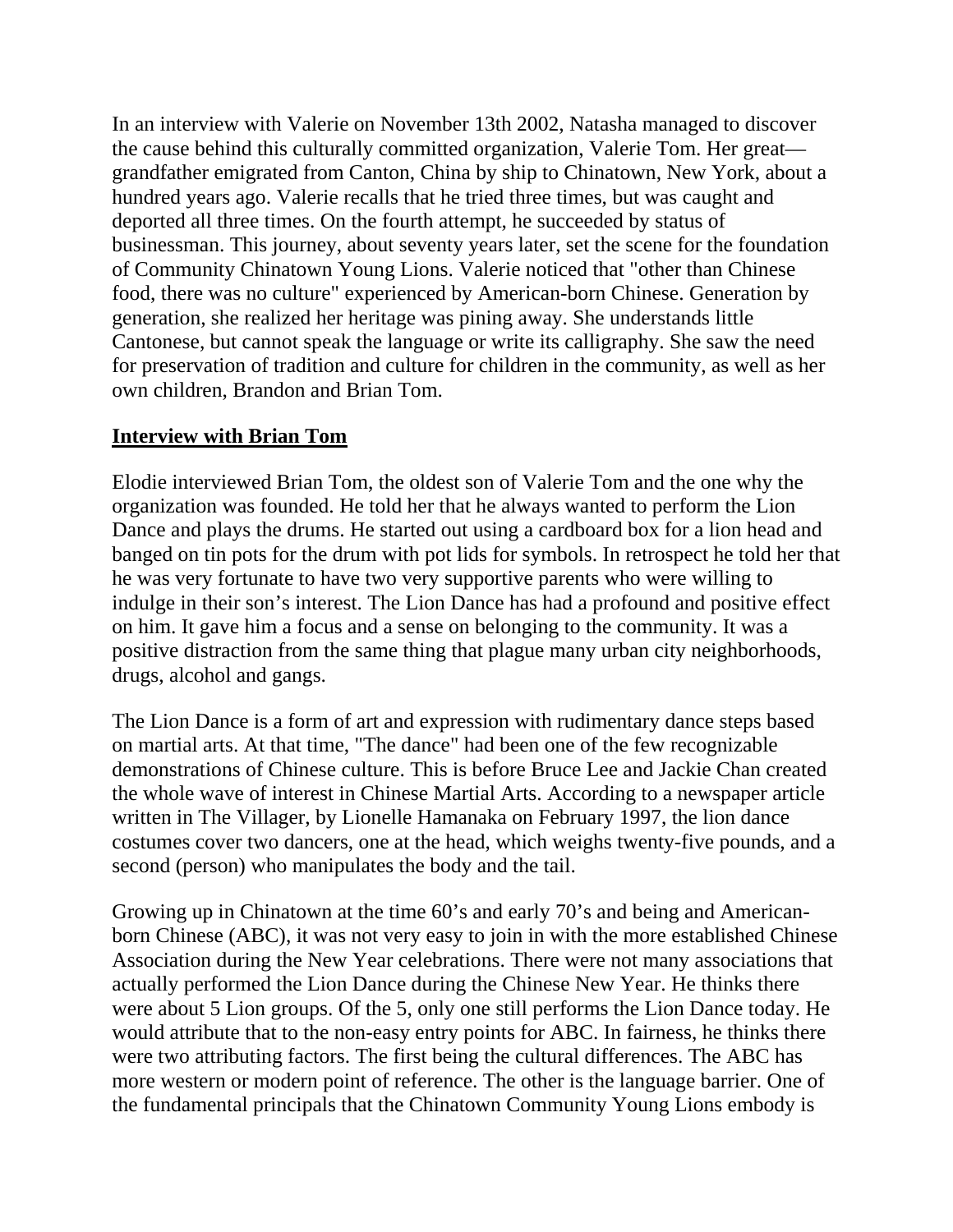the blending the American culture in to the Chinese culture. They do that in many ways from the music that they play to the moves that they have created when performing the Lion Dance. As an example, the drumbeat is very fast. When people listen to the traditional Lion drum beats you hear a very slow and rhythmic beat. They modernized the beats by incorporating specifics beats and added more strokes per minutes to create and distinguished sound that has become their trademark.

His day-to-day activities are many less than in years past. He is available to assist in any of the group's activities all year round. His personal contribution today is focused on the time and effort required to prepare for the Chinese New Year parades. Preparation usually starts five months in advance, such as, the ordering of equipment and instrument, uniforms and other materials.

They have a few hundred active members with thousands of kids that have passed through the organization over the past three decades. All these members understand the principals and the important role that CCLY plays in the community and the development of their youths. That's why maybe his children do attend Lion Dance and perform for their school during the Chinese New Year celebrations.

## **Interview with Brandon Tom**

Brandon Tom is the youngest son of Valerie Tom who is one of the founders for the Young Lions Dance Club. He is fourth generation American-Born Chinese and currently attends Pace University. He joined the club because his family was involved in the organization and he felt that he too wants to join. He told me " I was born into the lion dance; my older siblings had founded the Chinatown Community Young Lions. So when the coming of age came I just went with the flow of things and continued the tradition."

The organization has taught Brandon many wonderful things. Some of them are kinship and friendship. "To act only as yourself while preserving an apogee of respectfulness towards yourself, your family, your peers, and the "club" this especially is expressed aphetically."

Brandon felt that "...Lion dancing had some effect on my perspective towards the Chinese culture for obvious reasons, but it was mainly the other members that I encounter amid the organization, especially the older members who act as guardians through various conversations and meetings in which they exemplify Chinese culture through values and examples. As far as being an American born Chinese, getting involved in Chinese culture of any sort is a desirable endeavor."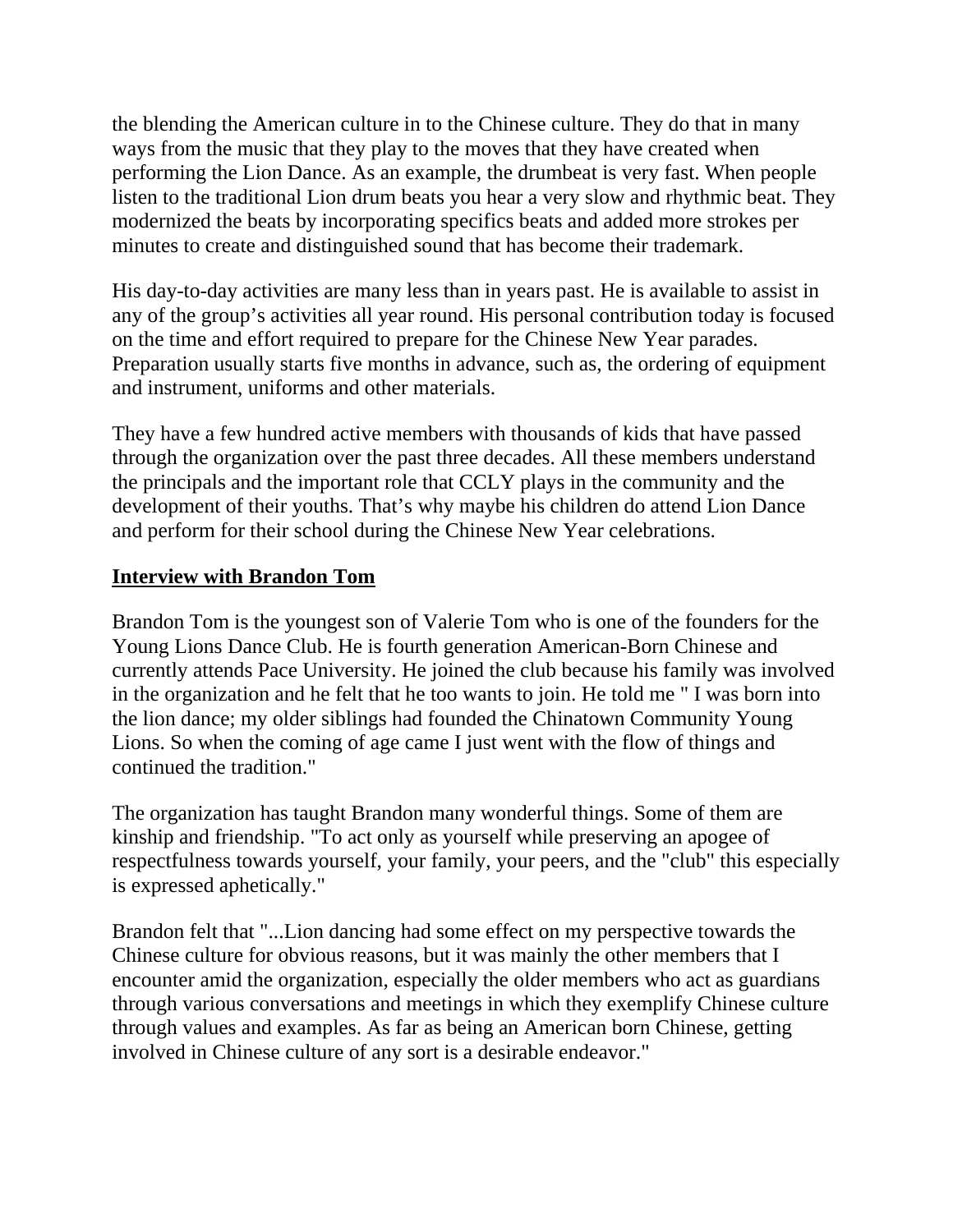Being a lion dancer is not an easy task, you really have to become one with the costume and one with the lion, you also have to posses physical and mental strength, which takes a great deal of discipline. It also taught Brandon

The actual maneuvering of the lion dance takes considerable amount of strength as well as broadening your mind, in focus of an ideology like no other. In a sense, you are acting as a lion, not as a human when performing, so it takes a strong imagination in coalesce with strength and agility. All of these attributes are acquired within the Young Lions organization."

Being part of the organization and being so involved in it has made Brandon closer not only to his community but also to his culture. "Yes, I definitely feel closer to my culture and community; I feel that I am something of a renaissance man trying to do justice to a community in lack of leadership for its youth. What we do for the community will echo an eternity, but only to those who know and to those who are not in the upper echelon of the community. In Chinatown there are no "boys and girls" clubs, so we as a organization feel closer to the youth of Chinatown because we provide shelter in the means of "belonging"."

Thanks to the organization, Brandon as a fourth generation American-Born Chinese got to experience and be part of his rich culture. He also got to learn more about his history, traditions and values that he might not have had a chance to do, if he did not join the Chinatown Community Young Lions Club.

# **Participant Observation**

# **Rachel**

Before doing this project, I never heard of the Chinatown's Community Young Lions Club and I never knew what the dance looked like or why it had to be performed. But after researching the topic watching the actual dance and interviewing someone who actually dances has taught me a lot and made me see the traditions and the culture of a different group. The lion dance is a wonderful artistic performance where the folk tale of the past comes alive yearly on New Years. It's a very happy all day and loud occasion, where people delight in the day with food, and money and happiness. I think it's one of the best ways to spend a joyous occasion, with family friends and the entire community.

# **Natasha**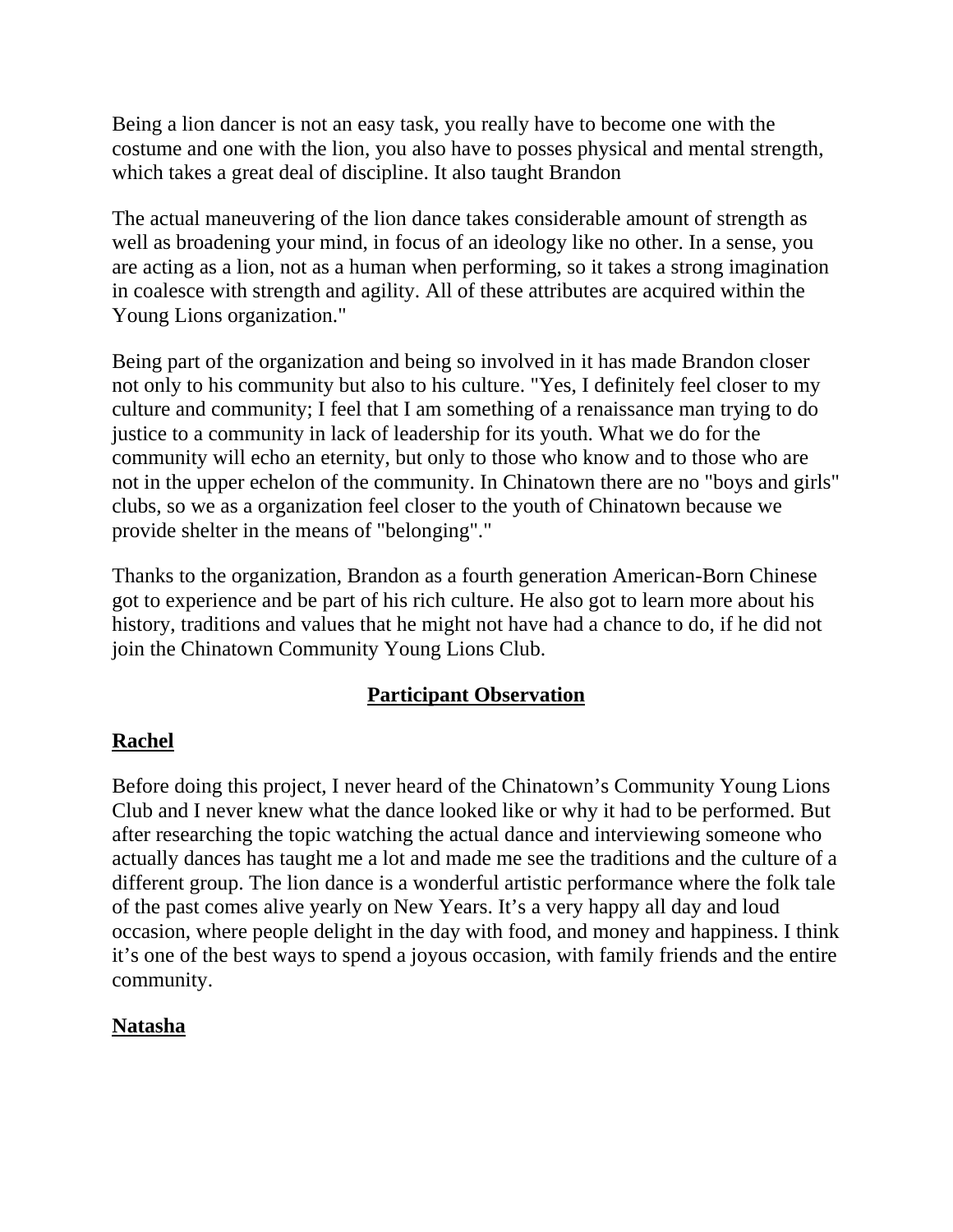When I visited Valerie's office, she was busy as a bee. Phones were ringing, two males and another female were conducting daily business and they were visited frequently. One visitor came by to drop off building inspection papers.

However, through all this insanity, Valerie kept up to her promise of providing all the information I could possibly need, without me even asking for it. This proved to me Valerie's dedication of spreading Chinese culture freely and most willingly.

With no prior knowledge of the meaning or intricacies of the Chinese culture, I have learned so much from C.C.Y.L. in just a few interviews and a little research. Their stories of being? Chinese while trying to teach culture to generations after them, have taken me back to my own memories of parents telling me to go to Hindi school. It is amazing as to how C.C.Y.L. managed to thread their culture into the lives of so many youth in their community with little funding. Even if I did not witness the Lion Dance during this project, I won't have to worry as long as people like Valerie Tom and her sons, Brian and Brandon, are around to see that the Chinese heritage remains in tact for generations to come.

For all the courteous interviews, numerous references, and

time the staff at C.C.Y.L. indulged up on me, I must thank them.

They have really put their best effort in helping us attain an A

(hint hint!) on this research project.

#### **Elodie**

This project was instructive, it helps me understand the

Chinese culture, a culture that I did not really know well, and gave me another idea of this population. By this Chinese's community Young Lions Club I understood how much it is important to be part of a group in a big city like New York where so much things can disturb you from the right way. It also make me understand how much it is important to know your origin, to know where you come from especially in the U.S where so much ethnic group live together. I had little knowledge about the Lion Dance, but with my interview and my research, I know now better the importance of this dance for the Chinese community. I think it is sad that the Chinese in New York can't use firecrackers for the Chinese New Year, a symbol is missing, and I think it is again a misunderstanding of The Chinese culture.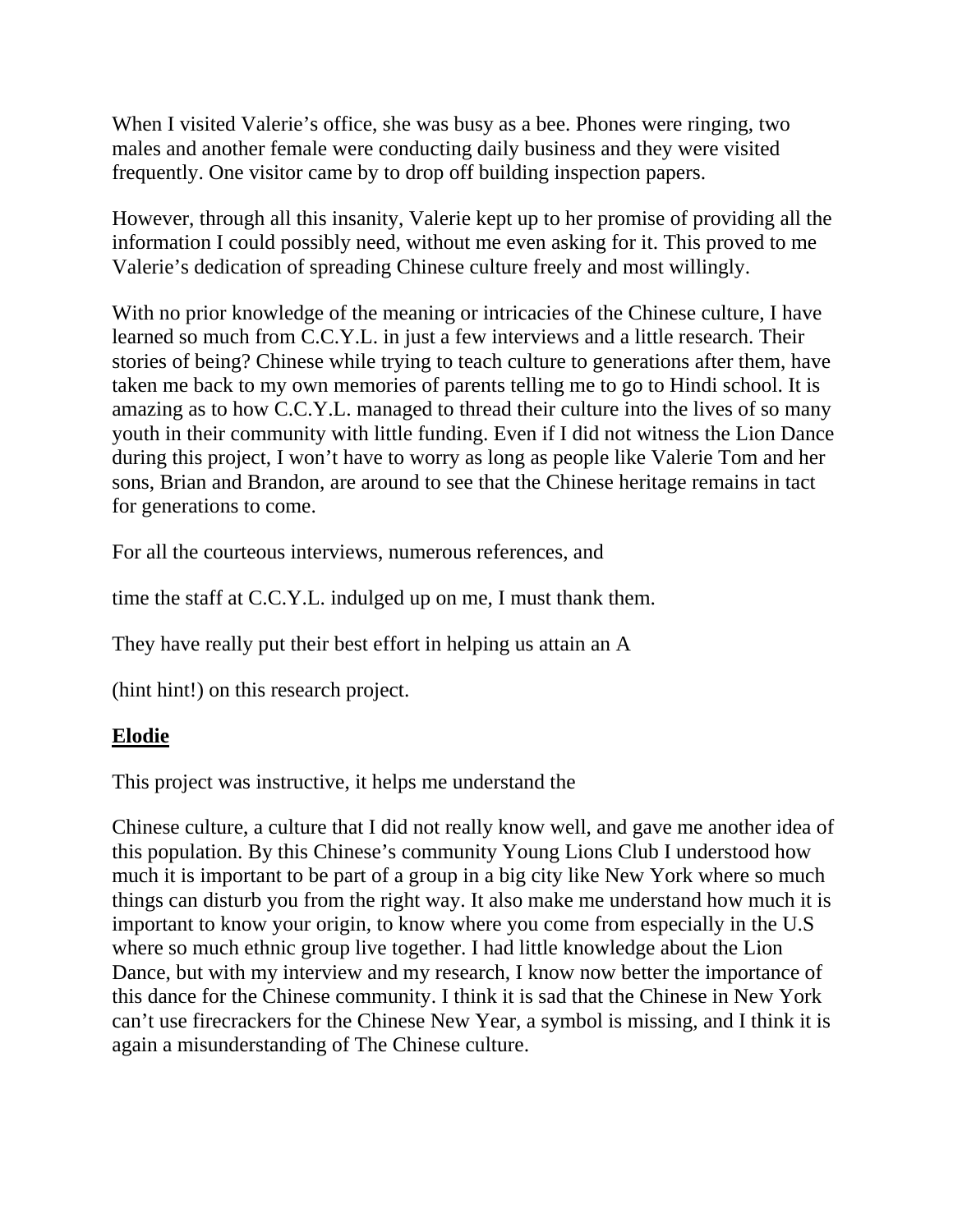My knowledge of the Chinese culture has been improved, but I have also a different image of the Chinese. I used to see them just as hard workers, now I see them also as people who want to help you when you need them. Brian Tom has been very helpful and kind, he took some of his time to answer my questions; I do not think anyone would do that for someone you do not know. So, I thank him and the association for their help.